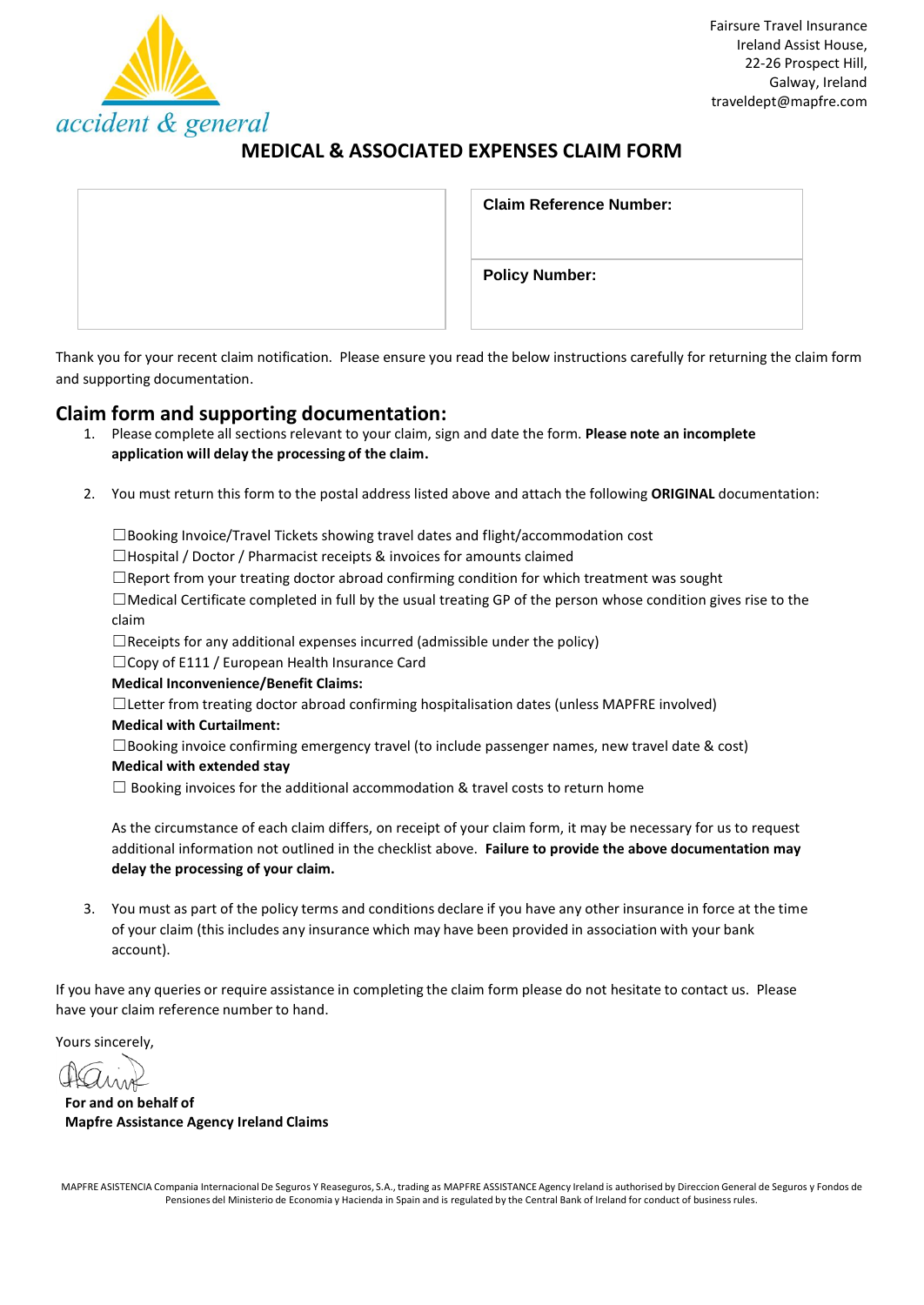

# **MEDICAL & ASSOCIATED EXPENSES CLAIM FORM**

## **Claim Reference Number:**

**Policy Number:**

(Please see first page of claim form for your reference)

(Please see first page of claim form for your policy number)

## **DATA PROTECTION**

We will ask you to provide some specific information regarding the medical condition or injury giving rise you your claim, and also regarding current or past medical conditions for you and, where relevant, for your fellow travellers close relatives or close business associate. We will only use sensitive information for the specific purpose you provide it, including to validate and administer your claim, and to provide the services described in the policy. This may include sharing with service providers, and of you have travelled outside the European Economic Area 'EEA', it may be necessary for us to transfer your data and share with service providers outside the EEA/ Further information about how data is used and shared can be found on our privacy policy o[n www.mapfreassistance.ie/gdpr.](http://www.mapfreassistance.ie/gdpr)

You must ensure that you only provide sensitive information amount other people where you have the consent or legal right to do so.

## **Do you provide your consent for such use, transfer and sharing of the data you provide?**

Note, if you do not wish to provide consent, this prevents us from providing cover under the policy and we are hereby released from any liability for your claim.

| <b>SECTION A</b>                              |                    |
|-----------------------------------------------|--------------------|
| <b>CLAIMANT DETAILS</b>                       |                    |
| Title:                                        | Gender:            |
| Forename:                                     | Surname:           |
| Date of Birth:                                | Occupation:        |
| Address:                                      | Home Phone Number: |
|                                               | Work Phone Number: |
|                                               | Mobile Number:     |
|                                               | Email Address:     |
| <b>TRIP DETAILS</b>                           |                    |
| Tour operator:                                | Booking agent:     |
| Destination:                                  | Date trip booked:  |
| Departure date:                               | Return date:       |
| <b>SECTION B</b>                              |                    |
| <b>ANY OTHER INSURANCE DETAILS:</b>           |                    |
| Travel Insurance nolicy? YFS $\Box$ NO $\Box$ |                    |

Travel Insurance policy? YES  $\Box$ NO $\Box$ Insurance with your bank account / bank card? YES  $\Box$  NO $\Box$ 

**Private Health Insurance? YES** ☐ **NO**☐

Any other insurance policy which may cover this loss? YES  $\Box$  NO $\Box$ 

If Yes to any of the above, please provide Company Name & Policy Number:

## **PREVIOUS CLAIMS HISTORY:**

| Have you made ANY insurance claim in the past 3 years? (If yes, please provide details below) |                      |                       | YES/NO  |
|-----------------------------------------------------------------------------------------------|----------------------|-----------------------|---------|
| Year                                                                                          | <b>Type Of Claim</b> | <b>Amount Claimed</b> | Company |
|                                                                                               |                      |                       |         |
|                                                                                               |                      |                       |         |

MAPFRE ASISTENCIA Compania Internacional De Seguros Y Reaseguros, S.A., trading as MAPFRE ASSISTANCE Agency Ireland is authorised by Direccion General de Seguros y Fondos de Pensiones del Ministerio de Economia y Hacienda in Spain and is regulated by the Central Bank of Ireland for conduct of business rules.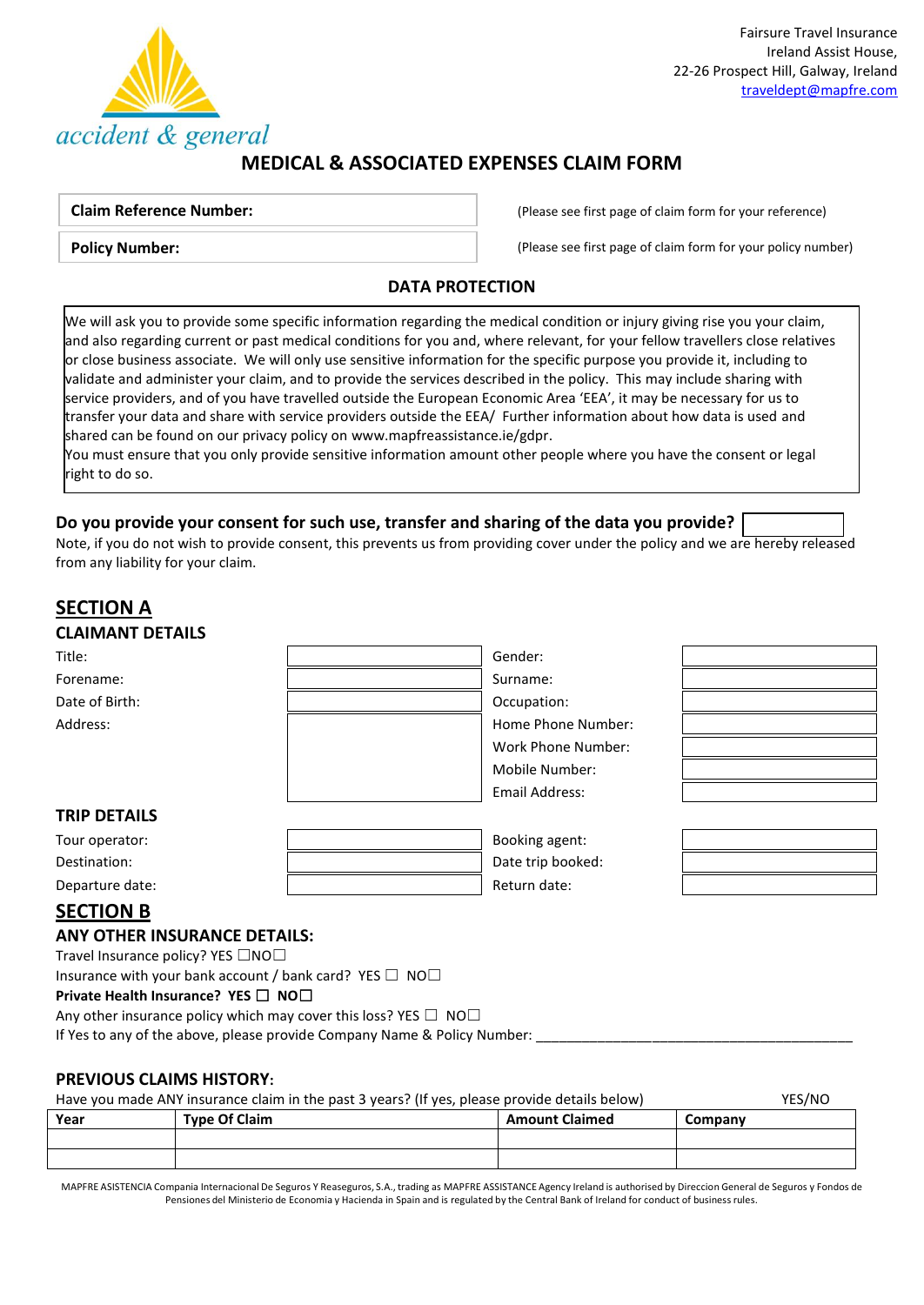**DECLARATION:** Insurers and their agents share information to prevent fraud and for underwriting purposes. This document, information provided when taking out the Policy and relevant facts form the basis of your claim and may be shared or used for audit purposes. It is a criminal offence to make a fraudulent claim. We investigate all cases and any person suspected of fraud is reported to the Police/Gardai with whom we always cooperate in effecting a prosecution. I/We understand that you may seek information from other insurers and third parties to check that the information provided above is truthful and that details of this claim can be used for audit and fraud prevention purposes. I/We understand that you may request information from medical providers abroad in relation to a claim where medical advice was sought. I/We declare that to the best of my/our knowledge and belief that all the information I/We have given is correct. I/We have not withheld any information connected with this incident and agree to provide any further information or documentation as may be required. I understand that the insurer does not admit liability by the issue of this form.

#### **ALL PERSONS CLAIMING MUST SIGN BELOW:**

| Name (please print) | Signature | Date |
|---------------------|-----------|------|
|                     |           |      |
|                     |           |      |
|                     |           |      |

# **SECTION C**

### **INCIDENT DETAILS**

Please detail the medical condition / injury giving rise to your claim (If injury, please outline in detail how the injury was sustained):

**\_\_\_\_\_\_\_\_\_\_\_\_\_\_\_\_\_\_\_\_\_\_\_\_\_\_\_\_\_\_\_\_\_\_\_\_\_\_\_\_\_\_\_\_\_\_\_\_\_\_\_\_\_\_\_\_\_\_\_\_\_\_\_\_\_\_\_\_\_\_\_\_\_\_\_\_\_\_\_\_\_\_\_\_\_\_\_\_\_\_\_ \_\_\_\_\_\_\_\_\_\_\_\_\_\_\_\_\_\_\_\_\_\_\_\_\_\_\_\_\_\_\_\_\_\_\_\_\_\_\_\_\_\_\_\_\_\_\_\_\_\_\_\_\_\_\_\_\_\_\_\_\_\_\_\_\_\_\_\_\_\_\_\_\_\_\_\_\_\_\_\_\_\_\_\_\_\_\_\_\_\_\_**

Date symptoms first began / injury occurred: Were you hospitalised abroad as a result of your injury/illness? If YES: Admission Date: \_\_\_\_\_\_\_\_\_\_\_ Discharge Date: \_\_\_\_\_\_

Did you make a medical declaration prior to booking your Trip/purchasing your Insurance: YES/NO If 'YES', please provide the medical screening reference number: \_\_\_\_\_\_\_\_\_\_\_\_\_\_\_

| Did you contact our 24-hour emergency service? | Date: | Advisor you spoke to: |  |
|------------------------------------------------|-------|-----------------------|--|
| If NO please state the reason:                 |       |                       |  |

We may need to contact the Medical Practitioner if any point needs clarification. In order for us to do so, please give us your authority by signing below:

Signed:\_\_\_\_\_\_\_\_\_\_\_\_\_\_\_\_\_\_\_\_\_\_\_\_\_\_\_\_\_\_\_\_\_\_\_\_\_\_\_\_\_\_\_\_\_\_\_\_\_\_\_\_\_\_\_\_\_\_\_\_\_\_\_\_\_\_\_\_\_\_\_\_\_\_\_\_\_\_\_\_\_\_\_\_\_\_\_\_\_\_\_\_\_\_

Medical Practitioner's contact details:

We may need to forward your EHIC to the treating facility please sign your consent: \_\_\_\_\_\_\_\_\_\_\_\_\_\_\_

Please provide details of your Private Health Insurer and policy number: \_\_\_\_\_\_\_

### **EXPENDITURE DETAILS:**

| <b>Date Expense</b><br><b>Incurred</b> | <b>Description</b> | <b>Amount Paid</b> | Refund<br>Amount | Claimed<br>Amount | <b>Office Use Only</b> |
|----------------------------------------|--------------------|--------------------|------------------|-------------------|------------------------|
|                                        |                    |                    |                  |                   |                        |
|                                        |                    |                    |                  |                   |                        |
|                                        |                    |                    |                  |                   |                        |
|                                        |                    |                    |                  |                   |                        |
|                                        |                    |                    |                  |                   |                        |

## **SECTION D**

| (NB Payment cannot be issued unless all below details are provided) |                     |                 |  |
|---------------------------------------------------------------------|---------------------|-----------------|--|
| Bank Name and Branch:                                               |                     |                 |  |
| <b>Account Holder's Name:</b>                                       |                     | Account Number: |  |
| Sort code:                                                          | <b>IBAN Number:</b> |                 |  |

MAPFRE ASISTENCIA Compania Internacional De Seguros Y Reaseguros, S.A., trading as MAPFRE ASSISTANCE Agency Ireland is authorised by Direccion General de Seguros y Fondos de Pensiones del Ministerio de Economia y Hacienda in Spain and is regulated by the Central Bank of Ireland for conduct of business rules.